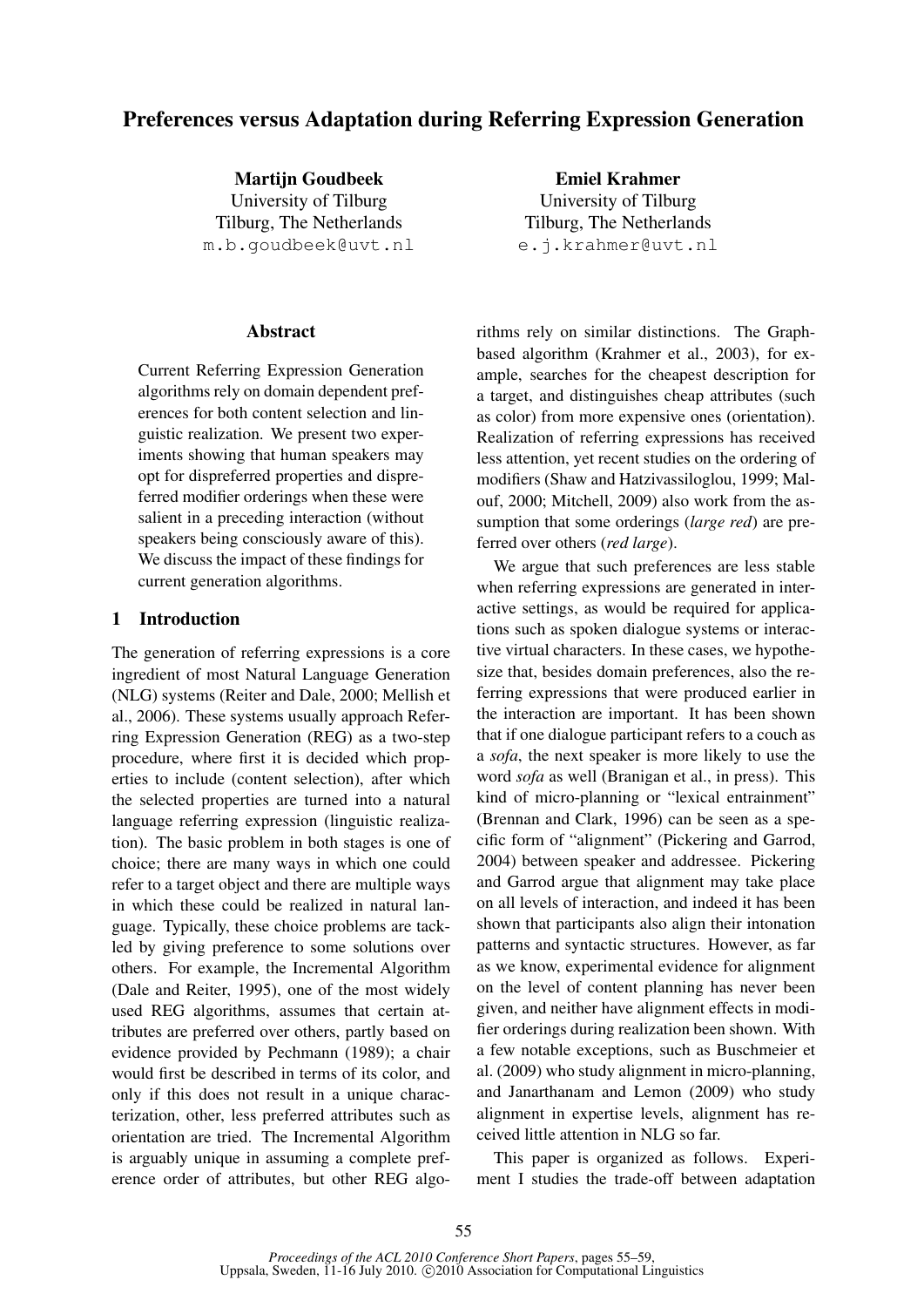and preferences during content selection while Experiment II looks at this trade-off for modifier orderings during realization. Both studies use a novel interactive reference production paradigm, applied to two domains – the Furniture and People domains of the TUNA data-set (Gatt et al., 2007; Koolen et al., 2009) – to see whether adaptation may be domain dependent. Finally, we contrast our findings with the performance of state-of-theart REG algorithms, discussing how they could be adapted so as to account for the new data, effectively adding plasticity to the generation process.

## 2 Experiment I

Experiment I studies what speakers do when referring to a target that can be distinguished in a preferred (*the blue fan*) or a dispreferred way (*the left-facing fan*), when in the prior context either the first or the second variant was made salient.

## **Method**

*Participants* 26 students (2 male, mean age = 20 years, 11 months), all native speakers of Dutch without hearing or speech problems, participated for course credits.

*Materials* Target pictures were taken from the TUNA corpus (Gatt et al., 2007) that has been extensively used for REG evaluation. This corpus consists of two domains: one containing pictures of people (famous mathematicians), the other containing furniture items in different colors depicted from different orientations. From previous studies (Gatt et al., 2007; Koolen et al., 2009) it is known that participants show a preference for certain attributes: color in the Furniture domain and glasses in the People domain, and disprefer other attributes (orientation of a furniture piece and wearing a tie, respectively).

*Procedure* Trials consisted of four turns in an interactive reference understanding and production experiment: a prime, two fillers and the experimental description (see Figure 1). First, participants listened to a pre-recorded female voice referring to one of three objects and had to indicate which one was being referenced. In this subtask, references either used a preferred or a dispreferred attribute; both were distinguishing. Second, participants themselves described a filler picture, after which, third, they had to indicate which filler picture was being described. The two filler turns always concerned stimuli from the alterna-



Figure 1: The 4 tasks per trial. A furniture trial is shown; people trials have an identical structure.

tive domain and were intended to prevent a too direct connection between the prime and the target. Fourth, participants described the target object, which could always be distinguished from its distractors in a preferred (*The blue fan*) or a dispreferred (*The left facing fan*) way. Note that *at-*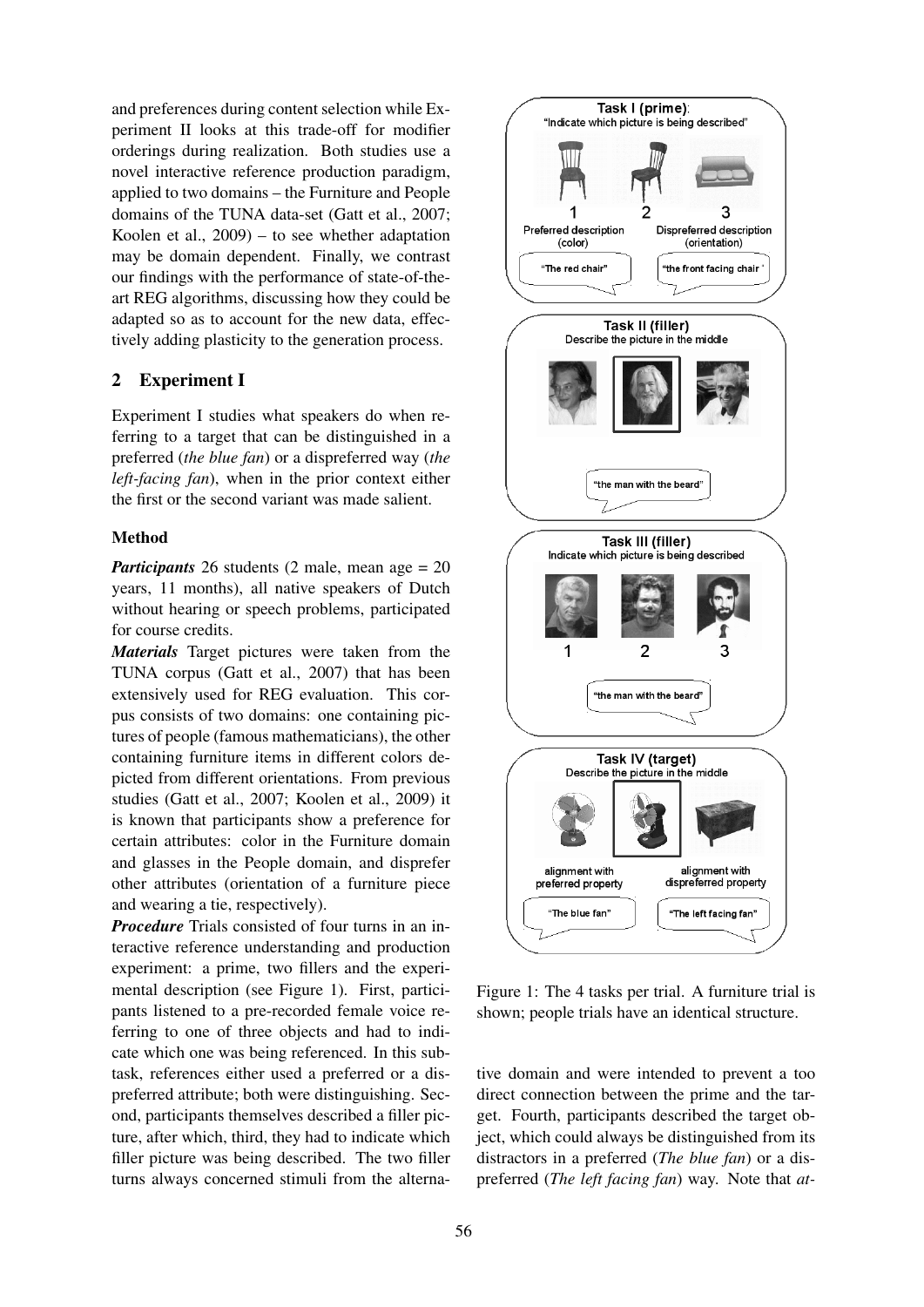

Figure 2: Proportions of preferred and dispreferred attributes in the Furniture domain.

*tributes* are primed, not values; a participant may have heard *front facing* in the prime turn, while the target has a different value for this attribute (cf. Fig. 1).

For the two domains, there were 20 preferred and 20 dispreferred trials, giving rise to 2 x (20 +  $20$ ) = 80 critical trials. These were presented in counter-balanced blocks, and within blocks each participant received a different random order. In addition, there were 80 filler trials (each following the same structure as outlined in Figure 1). During debriefing, none of the participants indicated they had been aware of the experiment's purpose.

#### **Results**

We use the proportion of attribute alignment as our dependent measure. Alignment occurs when a participant uses the same attribute in the target as occurred in the prime. This includes overspecified descriptions (Engelhardt et al., 2006; Arnold, 2008), where both the preferred and dispreferred attributes were mentioned by participants. Overspecification occurred in 13% of the critical trials (and these were evenly distributed over the experimental conditions).

The use of the preferred and dispreferred attribute as a function of prime and domain is shown in Figure 2 and Figure 3. In both domains, the preferred attribute is used much more frequently than the dispreferred attribute with the preferred primes, which serves as a manipulation check. As a test of our hypothesis that adaptation processes play an important role in attribute selection for referring expressions, we need to look at participants' expressions with the *dispreferred* primes (with the preferred primes, effects of adaptation and of preferences cannot be teased apart). Current REG algorithms such as the Incremental Algorithm and the Graph-based algorithm predict that participants will always opt for the preferred



Figure 3: Proportions of preferred and dispreferred attributes in the People domain.

attribute, and hence will not use the dispreferred attribute. This is not what we observe: our participants used the dispreferred attribute at a rate significantly larger than zero when they had been exposed to it three turns earlier  $(t_{furniture}$  [25] = 6.64,  $p < 0.01$ ;  $t_{people}$  [25] = 4.78  $p < 0.01$ ). Additionally, they used the dispreferred attribute significantly *more* when they had previously heard the dispreferred attribute rather than the preferred attribute. This difference is especially marked and significant in the Furniture domain  $(t<sub>furniture</sub>)$  $[25] = 2.63$ ,  $p < 0.01$ ,  $t_{people}$   $[25] = 0.98$ ,  $p <$ 0.34), where participants opt for the dispreferred attribute in 54% of the trials, more frequently than they do for the preferred attribute (Fig. 2).

#### 3 Experiment II

Experiment II uses the same paradigm used for Experiment I to study whether speaker's preferences for modifier orderings can be changed by exposing them to dispreferred orderings.

#### Method

*Participants* 28 Students (ten males, mean age = 23 years and two months) participated for course credits. All were native speakers of Dutch, without hearing and speech problems. None participated in Experiment I.

*Materials* The materials were identical to those used in Experiment I, except for their arrangement in the critical trials. In these trials, the participants could only identify the target picture using two attributes. In the Furniture domain these were color and size, in the People domain these were having a beard and wearing glasses. In the prime turn (Task I, Fig. 1), these attributes were realized in a preferred way ("size first": e.g., *the big red sofa*, or "glasses first": *the bespectacled and bearded man*) or in a dispreferred way ("color first": *the red big sofa* or "beard first" *the bespectacled and bearded*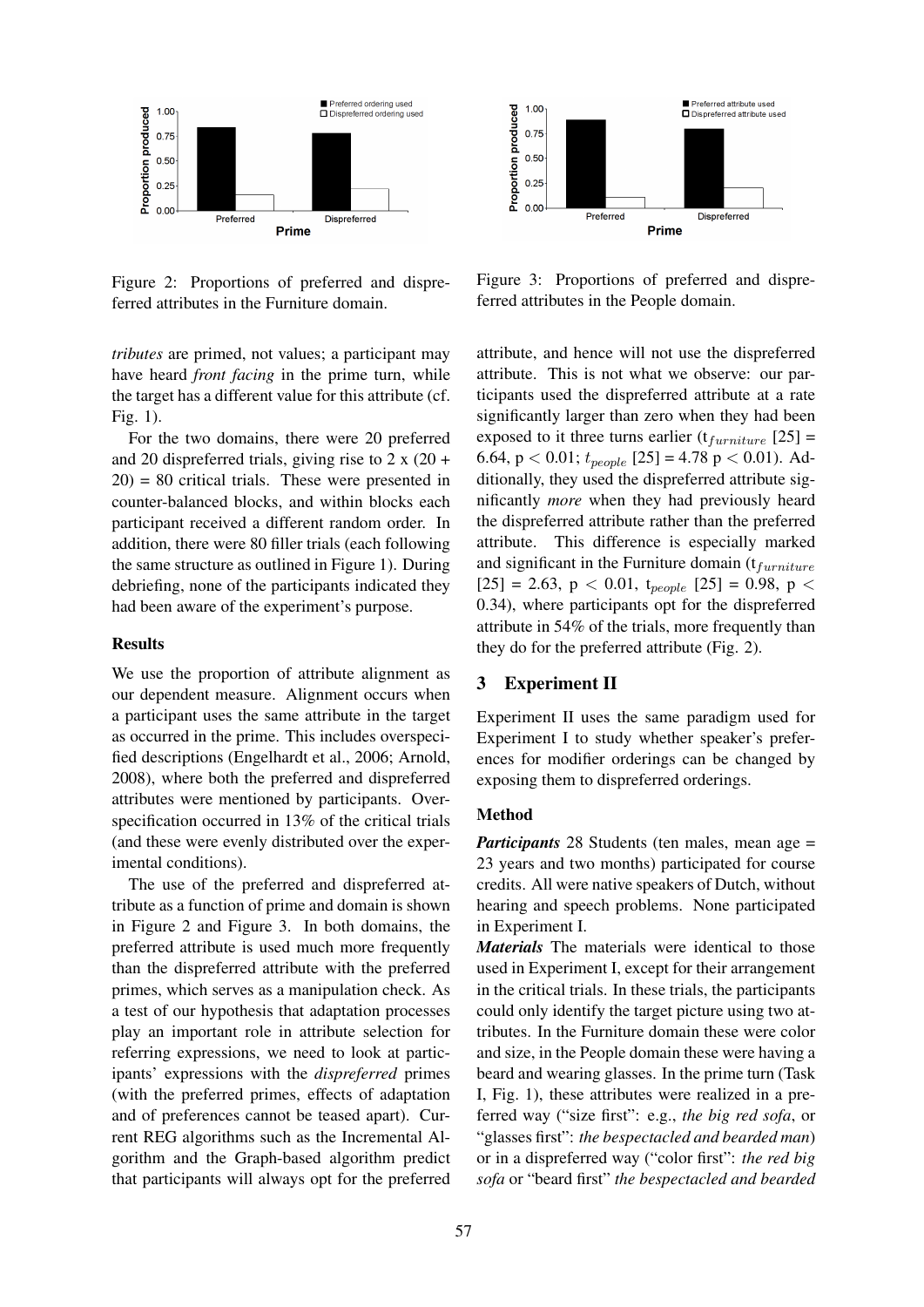

Figure 4: Proportions of preferred and dispreferred modifier orderings in the Furniture domain.

*man*). Google counts for the original Dutch modifier orderings reveal that the ratio of preferred to dispreferred is in the order of 40:1 in the Furniture domain and 3:1 in the People domain. *Procedure* As above.

#### Results

We use the proportion of modifier ordering alignments as our dependent measure, where alignment occurs when the participant's ordering coincides with the primed ordering. Figure 4 and 5 show the use of the preferred and dispreferred modifier ordering per prime and domain. It can be seen that in the preferred prime conditions, participants produce the expected orderings, more or less in accordance with the Google counts.

State-of-the-art realizers would always opt for the most frequent ordering of a given pair of modifiers and hence would never predict the dispreferred orderings to occur. Still, the use of the dispreferred modifier ordering occurred significantly more often than one would expect given this prediction,  $t_{\text{furniture}}$  [27] = 6.56, p < 0.01 and  $t_{\text{people}}$  $[27] = 9.55$ ,  $p < 0.01$ . To test our hypotheses concerning adaptation, we looked at the dispreferred realizations when speakers were exposed to dispreferred primes (compared to preferred primes). In both domains this resulted in an increase of the anount of dispreferred realizations, which was significant in the People domain ( $t_{people}$  [27] = 1.99,  $p < 0.05$ ,  $t_{furniture}$  [25] = 2.63,  $p < 0.01$ ).

#### 4 Discussion

Current state-of-the-art REG algorithms often rest upon the assumption that some attributes and some realizations are preferred over others. The two experiments described in this paper show that this assumption is incorrect, when references are produced in an interactive setting. In both experiments, speakers were more likely to select a dis-



Figure 5: Proportions of preferred and dispreferred modifier orderings in the People domain.

preferred attribute or produce a dispreferred modifier ordering when they had previously been exposed to these attributes or orderings, without being aware of this. These findings fit in well with the adaptation and alignment models proposed by psycholinguists, but ours, as far as we know, is the first experimental evidence of alignment in attribute selection and in modifier ordering. Interestingly, we found that effect sizes differ for the different domains, indicating that the trade-off between preferences and adaptions is a gradual one, also influenced by the *a priori* differences in preference (it is more difficult to make people say something truly dispreferred than something more marginally dispreferred).

To account for these findings, GRE algorithms that function in an interactive setting should be made sensitive to the production of dialogue partners. For the Incremental Algorithm (Dale and Reiter, 1995), this could be achieved by augmenting the list of preferred attributes with a list of "previously mentioned" attributes. The relative weighting of these two lists will be corpus dependent, and can be estimated in a data-driven way. Alternatively, in the Graph-based algorithm (Krahmer et al., 2003), costs of properties could be based on two components: a relatively fixed domain component (preferred is cheaper) and a flexible interactive component (recently used is cheaper). Which approach would work best is an open, empirical question, but either way this would constitute an important step towards interactive REG.

#### Acknowledgments

The research reported in this paper forms part of the VICI project "Bridging the gap between psycholinguistics and Computational linguistics: the case of referring expressions", funded by the Netherlands Organization for Scientific Research (NWO grant 277-70-007).